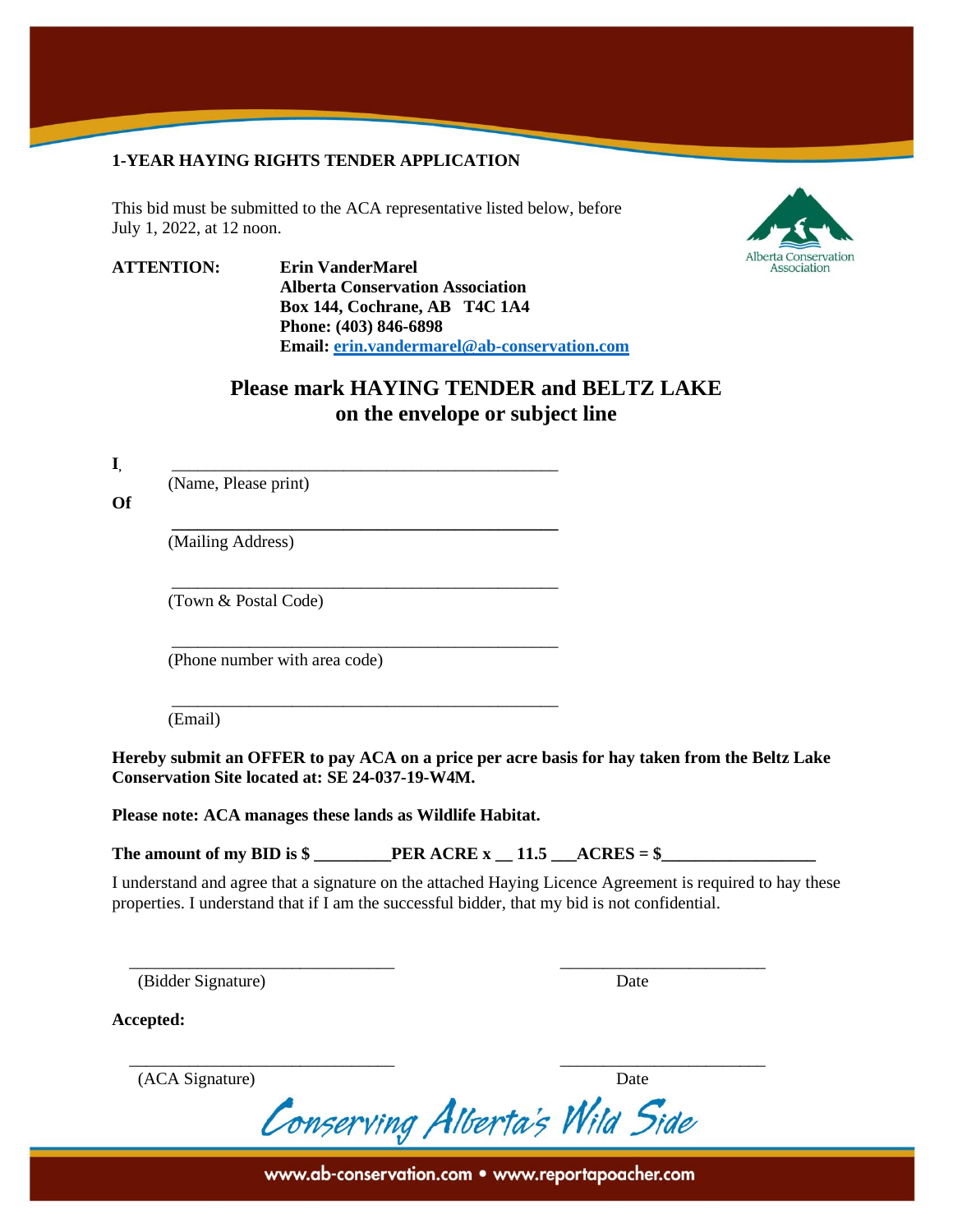#### **HAYING LICENCE AGREEMENT**

### **BETWEEN:**

#### **ALBERTA CONSERVATION ASSOCIATION**

of 101-9 Chippewa Road, Sherwood Park, Alberta, T8A 6J7 (**"ACA"**)

- and -

#### $<$ NAME $>$ of

<ADDRESS>

(the **"Licensee"**)

**WHEREAS** ACA (and its partners) is (are) the owner (s) (the "Landowner") of the designated areas described in Schedule "A" of this Agreement (the "Property");

**AND WHEREAS** the Licensee desires to enter onto the Property for haying purposes and ACA has agreed to allow the Licensee to enter onto the Property for haying purposes;

**NOW THEREFORE** in consideration of the sum indicated in Section 1 hereof (the "Consideration") paid by the Licensee to ACA the parties hereto agree as follows:

1. The Licensee shall pay the following Consideration, by cheque or credit card (plus applicable service fees), on or before **July 15, 2022,** to Alberta Conservation Association, 101 – 9 Chippewa Road, Sherwood Park, AB, T8A 6J7, **Attention: Erin VanderMarel**, for the privilege of haying on the Property during the Term specified below:

 $\text{PER ACRE for} \quad 11.5 \quad \text{ACRES} = \$$ 

ACA may inspect the area hayed for use in the above calculation as a multiplier for the calculation of total number of acres hayed.

2. The term of this licence will be from **July 15, 2022** to **August 15, 2022** (the "Term").

3. ACA grants to the Licensee the right to enter onto the Property for the duration of the Term for the sole purpose of haying on the Property. Any and all costs associated with the Licensee haying on the Property are solely the responsibility of the Licensee. The Licensee agrees that it will accept any and all hay it obtains under this Agreement "as is, where is" and that it will notify ACA when it has baled the hay it intends to purchase under this Agreement.

Conserving Alberta's Wild Side

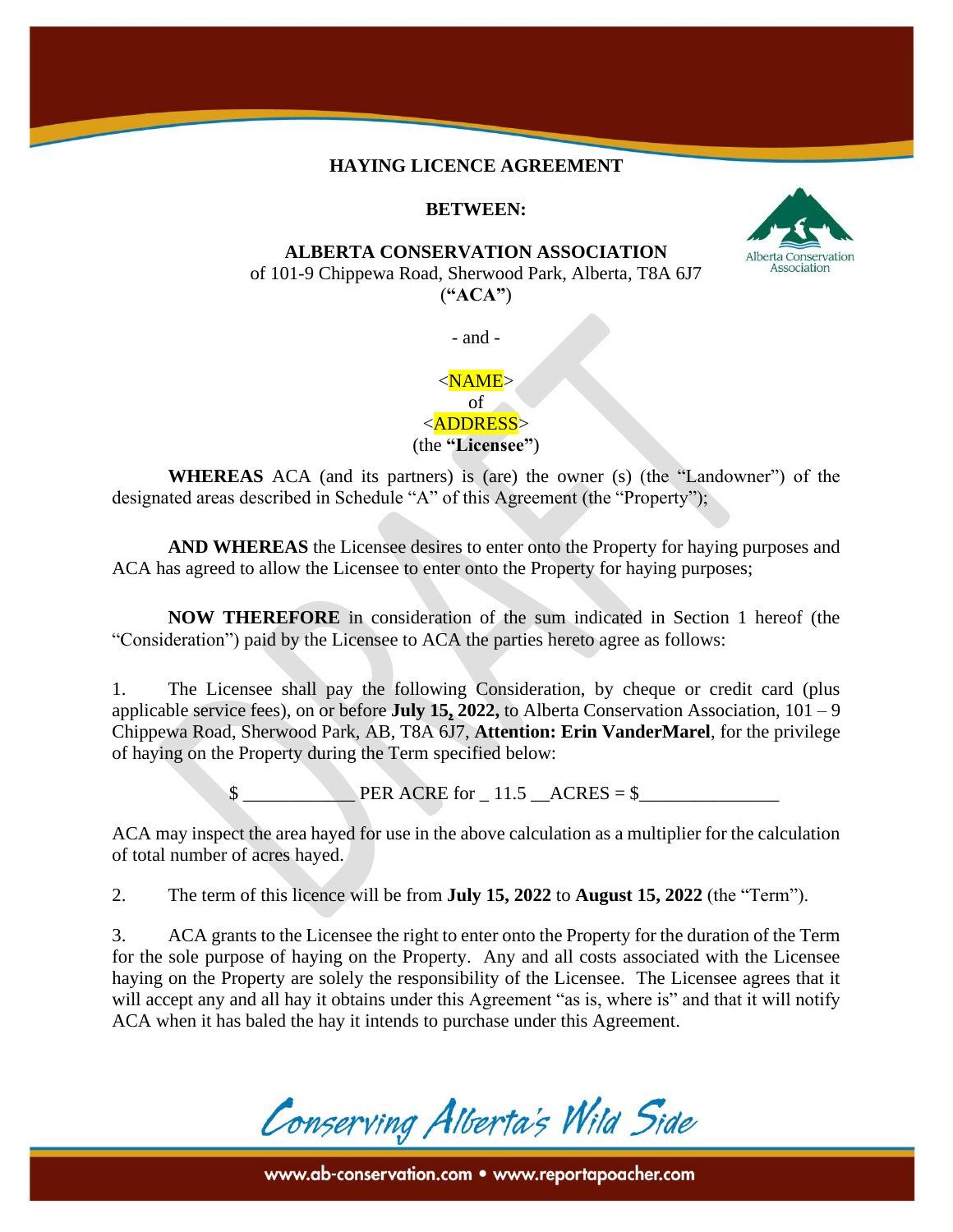4. The Licensee will comply with all applicable statutes and regulations in force in the Province of Alberta pertaining to the Licensee's activities on the Property, will repair all fences and other improvements on the Property damaged by the Licensee, will not disturb or change any natural features of the Property, including the natural course of any waterways on the Property, will not cut down trees growing on the Property, will not transport any invasive plant species onto the Property, and will stay within the boundaries of the Property at all times. In addition, the Licensee will not access the property under conditions (e.g. soft ground) that might result in damage to the property.

5. The Licensee shall ensure that any and all equipment brought onto the Property is clean, to ACA's satisfaction in the exercise of its sole discretion. The Licensee may be denied access to the Property by ACA in the event that any equipment that the Licensee purports to bring onto the Property is not sufficiently clean to ACA's satisfaction in the exercise of its sole discretion.

6. Any of the Licensee's work on the Property will at no time hinder ACA's work or projects on the Property or on adjacent properties and ACA shall be the sole determiner as to whether its work or projects will be hindered by the Licensee. If hindered then ACA may require the Licensee to alter his practices or his work so that ACA's projects or work are not hindered. It is acknowledged by the Licensee that ACA will continue to carry out its work and projects on the Property during the term of this Licence and this Licence does not in any way restrict ACA or its agents and employees from access to the Property and carrying out its work and projects on the Property.

7. This Licence is not a lease and the Licensee has no rights to the Property other than as provided in this Licence and the granting of this Licence does not give the Licensee any legal or beneficial interest in the Property.

8. The Licensee hereby accepts full responsibility and all risks on behalf of itself and any employees, agents, contractors or family members (hereinafter collectively referred to as the "Licensee's Agents") as a result of any and all activities on the Property carried out by the Licensee or the Licensee's Agents including, without limitation, any loss or damage whatsoever that may be caused to the Licensee's equipment and property brought onto the Property or allowed to be brought onto the Property by the Licensee or the Licensee's Agents. The Licensee does hereby remise and release ACA and its successors, assigns, employees, agents and contractors of and from all actions, suits, debts, dues, claims, damages, demands and costs as a result of any and all activities on the Property carried out by the Licensee or the Licensee's Agents. The Licensee will pay to ACA compensation for all damage done to the projects of ACA, fences, timber and any livestock occurring as a result of the Licensee's or the Licensee's Agents operations on or use of the Property. The Licensee does hereby indemnify and save harmless ACA from and against all actions, claims, accounts, demands, damages or injuries which ACA may suffer or be held responsible for, with respect to the Property or any adjacent property, which are caused by or the result of the Licensee's or the Licensee's Agents' operations on or use of the Property. The Licensee shall only use the Property for haying and for no other purpose whatsoever unless previously agreed to in writing by ACA.

9. If there is any default of the covenants or obligations of the Licensee under this Licence, then ACA may at its option, with notice to the Licensee, immediately terminate this Licence and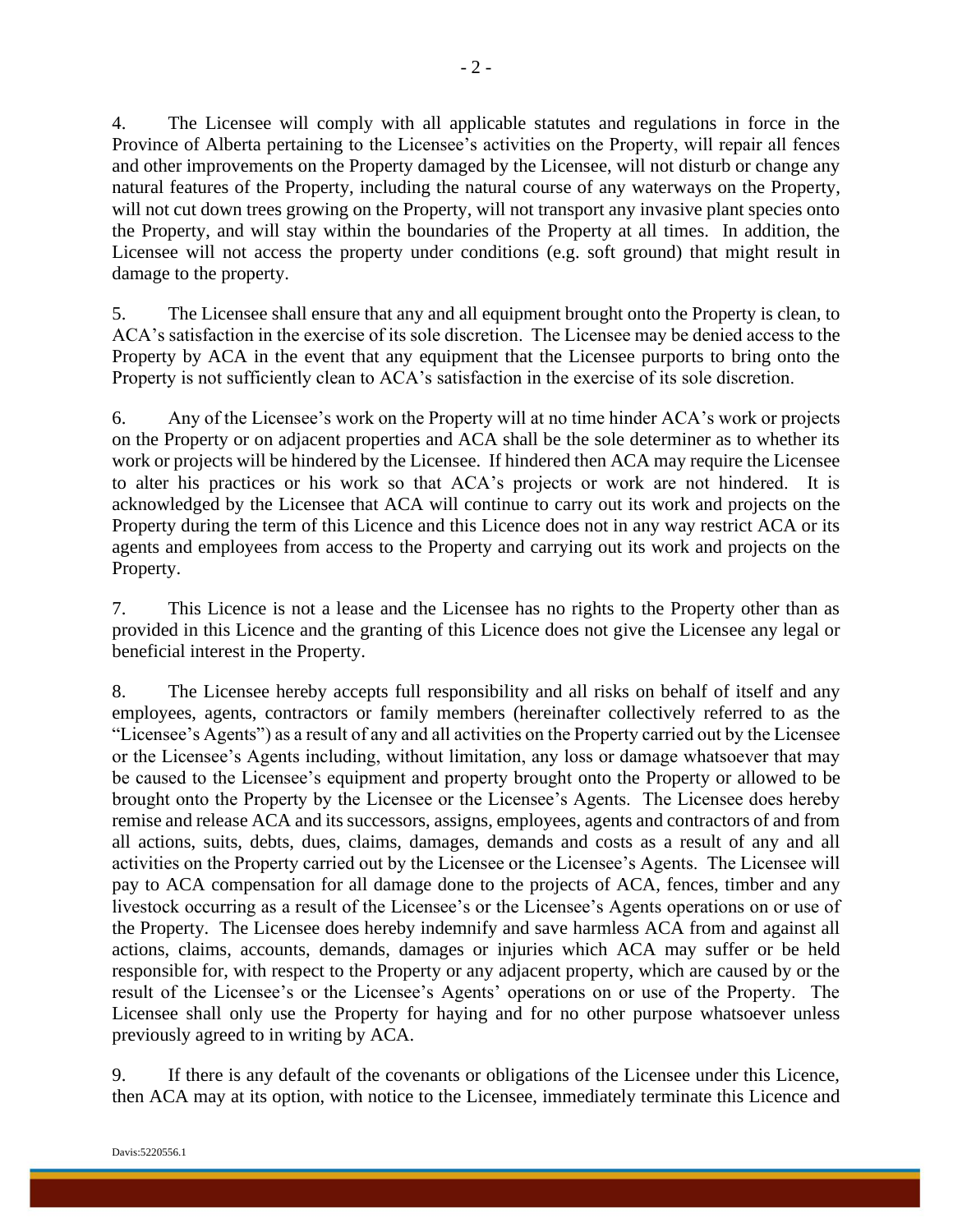prevent the Licensee from further access to the Property and keep any payments made by the Licensee to ACA as liquidated damages and not as a penalty.

10. The indemnities and obligations of the Licensee set out in Section 8 hereof do not end with any termination of this Licence.

11. Any notice or other written communication required to be made or given by any of the parties to the other shall be made in writing and are sufficiently given by personal or courier delivery to the party by prepaid registered mail, or electronic mail, at the following addresses:

If to ACA at: Attention: Erin VanderMarel Alberta Conservation Association P.O. Box 1A4 Cochrane AB T4C 1A4 Phone No.:(403) 846-6898 E-mail: erin.vandermarel@ab-conservation.com

If to the Licensee at:

Name: <u> 1980 - Johann Barbara, martin a</u>

Address: 2008. And 2008. And 2008. And 2008. And 2008. And 2008. And 2008. And 2008. And 2008. And 2008. And 2008. And 2008. And 2008. And 2008. And 2008. And 2008. And 2008. And 2008. And 2008. And 2008. And 2008. And 200

Phone No.:

E-mail:

Such notice shall be conclusively deemed to have been received by the respective party at the date the same is so delivered or, in the event that it is mailed, at the expiration of five (5) days after mailing, or if by facsimile transmission or electronic mail, on the completion of the transmission from the sender. Any party may at any time change its address hereunder by giving notice of such change of address to the other party in the manner specified in this Section.

12. The covenants and agreements contained in this Licence are binding upon the parties' respective heirs, administrators, executors and successors. This Licence may not be assigned or transferred by the Licensee without the express written consent of the other party.

13. The Licensee will remove any and all chattels (including hay bales) owned by the Licensee or for which the Licensee is responsible (the chattels collectively referred to as the "Chattels") from the Property prior to **August 31, 2022**. If the Chattels are not removed on or before **August 31, 2022**, then they are deemed by the Licensee to be abandoned and ACA may dispose of, sell, auction off, keep, store or do anything else with the Chattels as ACA in its sole discretion deems necessary to remove them from the Property. The Licensee agrees that it has no recourse of any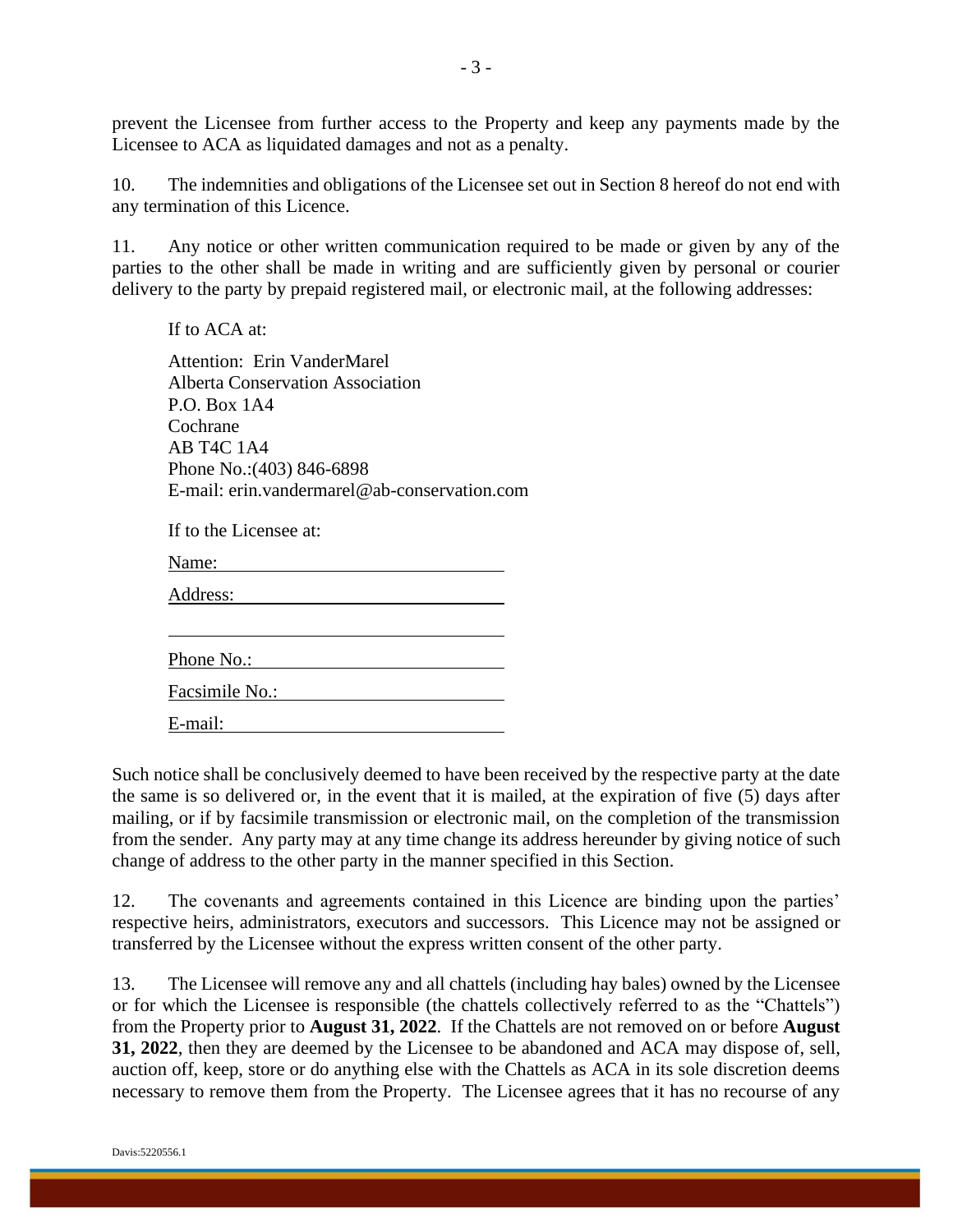kind including, without limitation, any claim for conversion, and further agrees that ACA has no obligation whatsoever to account to the Licensee with respect to any proceeds or otherwise. The Licensee and ACA hereby agree that any proceeds derived from the Chattels are deemed to be reasonable compensation for the costs and expenses of ACA in removing the Chattels from the Property.

14. The Licensee shall place on the Property and its equipment all perils and legal liability insurance in an amount not less than one million (\$1,000,000.00) dollars. Upon the request of ACA, the Licensee will provide evidence, satisfactory to ACA, that such insurance is in place.

15. The Licensee shall not allow or permit any cattle or other animals to graze the Property.

16. This Agreement constitutes and contains the entire agreement between the parties relating to the matters described herein and supersedes and cancels any and all previous agreements between all or any of the parties relative hereto. There are no representations, promises or warranties, expressed, implied or statutory between the parties other than is expressly set forth in this Licence. Any extension of the Term shall be made only by written agreement between the parties hereto with an amended fee. All other terms and conditions of this Licence shall apply to any extension of the Term unless expressly negated or amended by the parties in writing.

IN WITNESS WHEREOF the parties have hereunto executed this Agreement on the day of  $\qquad \qquad .20$ .

### **ALBERTA CONSERVATION ASSOCIATION**

Per: c/s

<LICENSEE NAME>